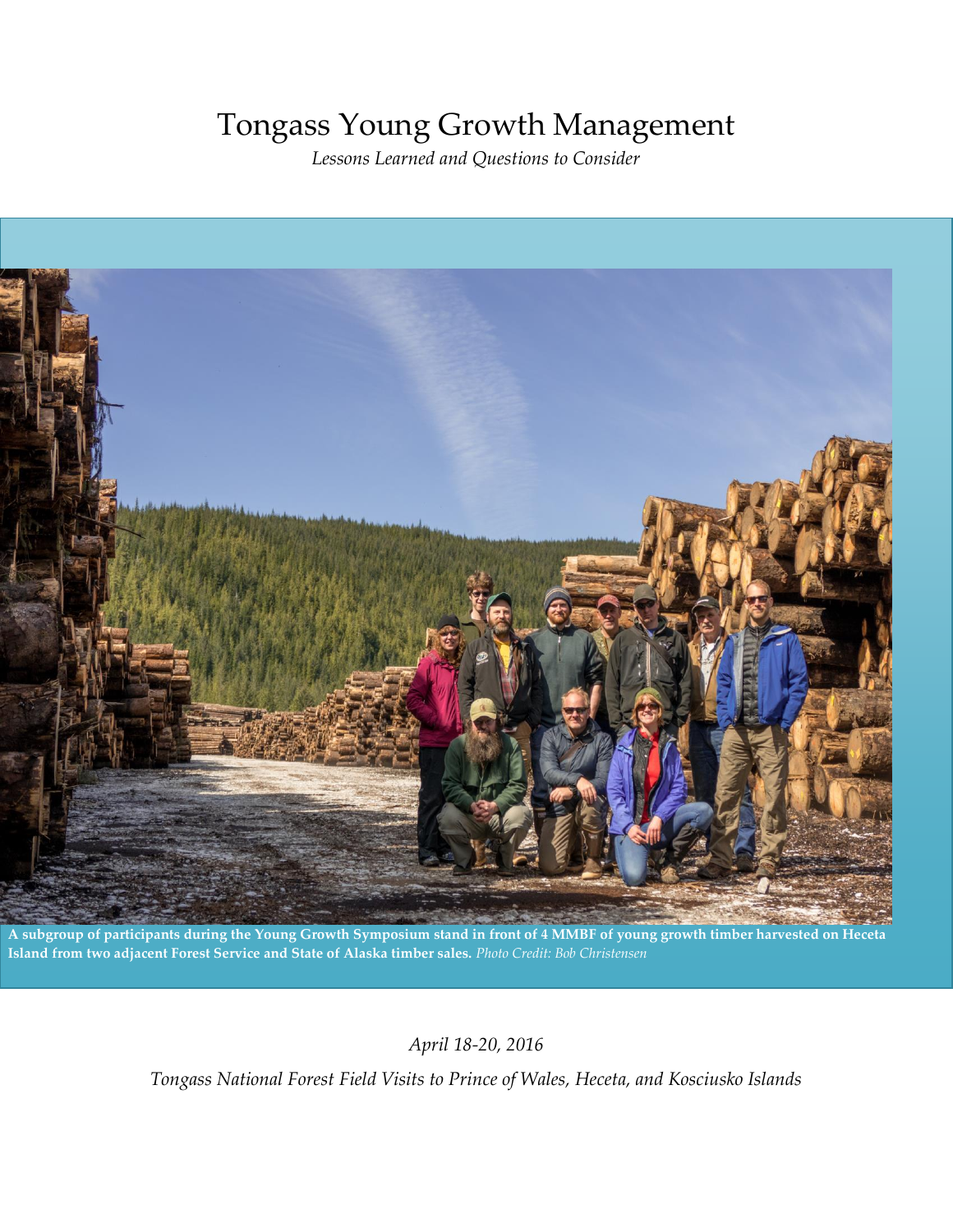The Tongass Young Growth Field Trips that took place April 18-20, 2016 on Prince of Wales, Heceta, and Kosciusko Islands brought together a key group of stakeholders for field trips and discussion. (See Attachment A for a map of field trip locations and Attachment B for a participant list.) The event was co-hosted by the Tongass Transition Collaborative and the Tongass Collaborative Stewardship Group. Goals of the trip were to identify and create a common understanding of:

- Where we have been, where we are, and where we are going in young growth management;
- The technical reality of management on-the-ground; and
- Creative opportunities for the future of young growth management, restoration projects, and sales.

From conversations with a diverse group of stakeholders, the following lessons were captured.

#### *What is cointent?*

A mandate to maintain the primary intent and objectives of each Land Use **Designation** and Standard & Guideline while developing and applying forest management activities that will accelerate the transition to young growth management in the Tongass National Forest.

# **CO-INTENT: Are we doing that already?**

In many ways, managers already utilize the values of co-intent. However, 'cointent' as proposed by the Tongass Advisory Committee provides a specific regulatory change that allows for young growth timber to be removed from some non-development Land Use Designations (LUDs) (e.g., Beach Buffer, Old Growth Reserves, and Riparian Management Areas) – **volume produced from these treatments can be counted toward the Projected Timber Sale Quantity (PTSQ)**. It is a tool that can be used where appropriate to help **advance wildlife habitat conditions and other objectives of the landscape, while also resulting in commercial young growth timber sales**. In this respect, timber becomes a *co-product*, rather than a *by-product.*

In some cases, the amount of timber applied toward the PTSQ may not be significant; however, it may change perspectives that **timber and wildlife values can coexist**. Habitat treatments that improve ecological conditions will benefit wildlife and game populations while also improving the ecological functioning of the larger landscape, and will increase the understanding of effective habitat restoration treatments and allow operators to become more effective at habitat restoration activities. Engaging stakeholders will be key to identifying co-benefits (as opposed to trade-offs), **finding opportunities for win-win management solutions**. While many of the approaches are suggested as a single-entry treatment, reviews will be conducted throughout the transition to determine if the approach is resulting in the desired objectives.

# **What COMMERCIAL PRODUCTS and MARKETS are we managing for?**

**International:** There is a **steady demand for small diameter timber** in Asian markets. This is the primary current market for Tongass young growth, and will continue to be an important market in the future. Advantages of this market include:

 *Reliable cash flow:* A reliable export market can help ensure that an industry is in place in Southeast Alaska and, as an end result, a bridge to a growing local market.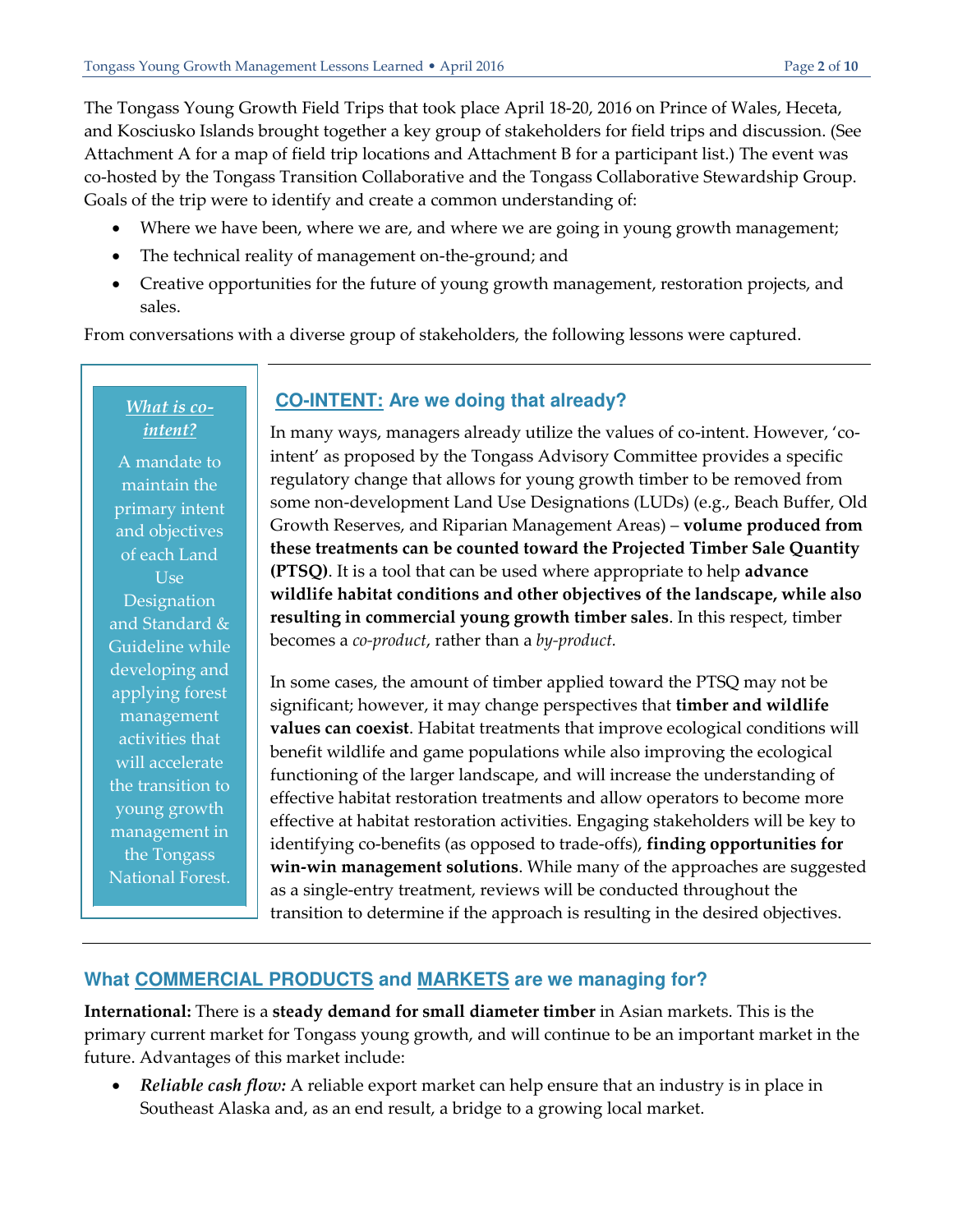- *Cost-competitive and desirable products:* Asian markets prefer spruce with a top diameter of 7-14" and a stump diameter of 24"– a size that many young growth stands have already reached.
- *Cost-effective transport:* Southeast Alaska's coastal environment allows for water-based shipping to access export markets; this contrasts with high ground-based transport costs to other regions.

**National:** A lower-48 market for Alaskan second growth timber currently does not exist and is unlikely in future. Alaskan timber cannot compete in lower-48 markets due to high operating and transportation costs and the economies of scale possible for mills in Washington and Oregon.

**Local:** Currently, the Southeast Alaskan market for local second growth (as well as operator capacity to harvest and process it) is very limited. Field trip participants expressed a common desire for development of a localized industry providing niche products for a Southeast Alaskan market. There are opportunities to develop this local market and industry, including leveraging cash flow provided by international markets to invest in local product development and integrating biomass utilization of low-grade second growth.

# *What is the future market for young growth and what does that mean for management?*

Round-log export to international markets will continue to be an important component of the timber industry, in combination with local mills supplying the Southeast Alaska market. In order to incentivize industry investment and develop markets for Tongass young growth products, a consistent

supply of timber is necessary. Considering the current industry model of exporting smaller (<24") diameter logs to Asia and demand for clear lumber, it is important to recognize that **maximizing diameter growth is not necessarily the best management practice** – indeed, **because of current regulations, we are growing ourselves out of the market**. Restrictions associated with Culmination of Mean Annual Increment (CMAI), in combination with a precommercial thinning regime historically meant to maximize fiber production for pulp mills, have led to a situation in which **some young growth timber is already too big for both market preference and logging machinery**. Relaxations introduced in the Southeast Alaska Native Land Entitlement Finalization and Jobs Act allow up to 50,000 acres of the timber base to be cut prior to CMAI, but **policies related to CMAI may need a thorough review and rewrite to allow land managers to effectively respond to changing markets**.

#### *Management in Action: Kosciusko*

- To create heterogeneity on a single stand, managers on Kosciusko used the following prescription:
- Even-age management (≤ 100 acres);
- 2-age management (≤ 20 acres), with the remaining harvested in 30 years; and
- Uneven-aged management for the remainder of the stand



**Pictured here is an example of highly productive young growth stand on Kosciusko Island.**  *(Photo credit: Bob Christensen)*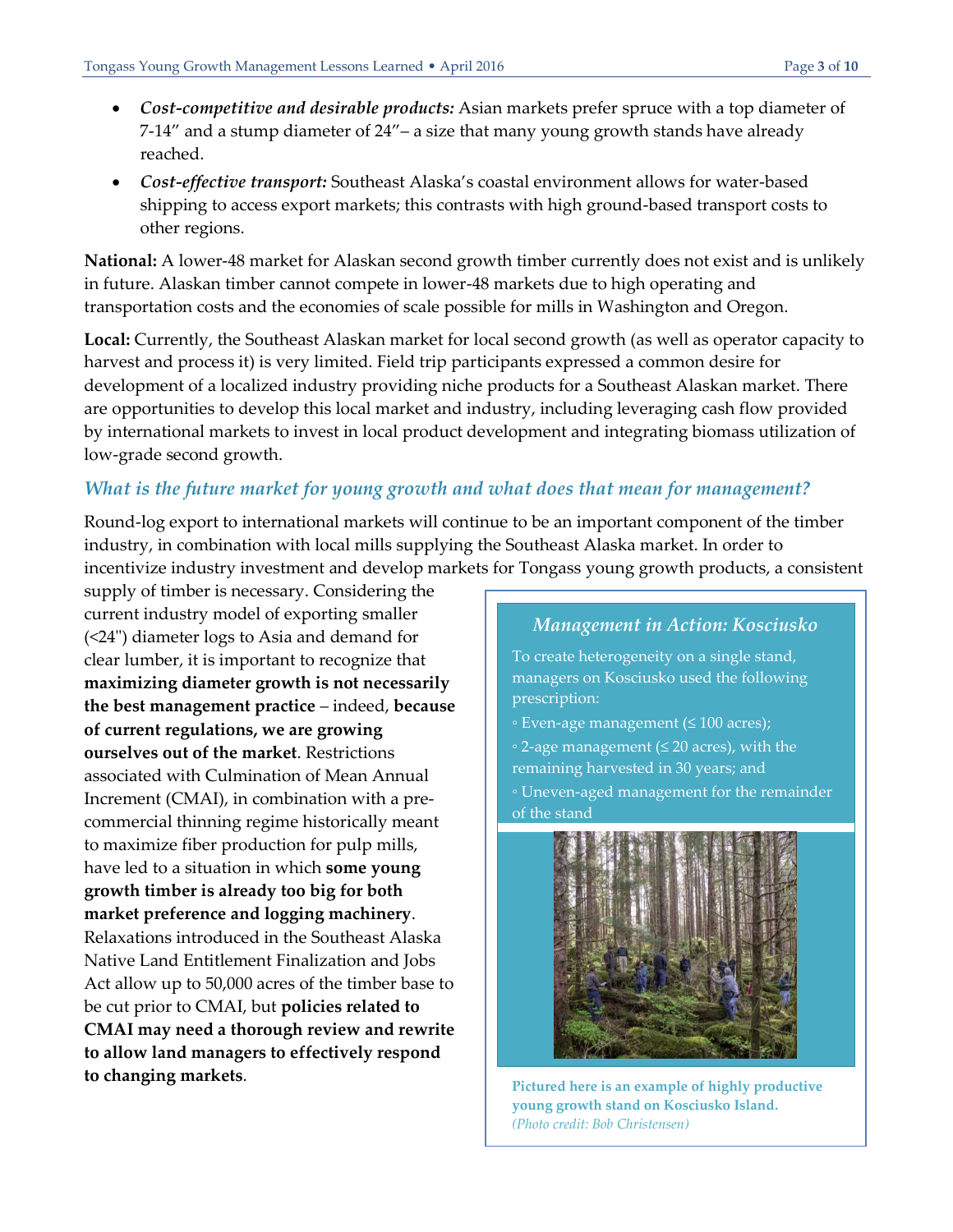#### **Can we create a HETEROGENEOUS landscape?**

Encouraging heterogeneity across the landscape is important not only for wildlife considerations, but also to encourage stands to reach harvest-age at different times and to grow a variety of merchantable young growth products. A "wall of wood" is scheduled to hit the Tongass, where a large amount of young growth reaches harvest age at the same time. To avoid this boom-bust cycle in the future, different approaches to management are needed. Management at the stand level can take into consideration a holistic view of the stand, allowing for heterogeneity across the landscape. We can improve our ability to **recognize and leverage natural forest heterogeneity in a way that optimizes wildlife benefit, creates a diversity of timber values, and decreases the cost of forest management.** (See *Management in Action: Kosciusko* for an example of mixed management at the stand level.) Evenaged management can still result in heterogeneity across the landscape if timing and location are taken into consideration. Timing of management of adjacent lands should also be considered in creating a mosaic across the landscape, and is important in considering cumulative effects.

#### **At what SCALE are we managing?**

Several scales are important when considering any management project: **site, watershed, and landscape contexts.** Site context allows us to answer questions such as: *What specific values does this site provide? What specific treatments are useful here?* Watershed and landscape contexts allow us to connect site-specific work to local workforce development, economic feasibility, mobilization costs, larger management objectives and priorities, landform and geography, and adjacent land ownerships. If we lose sight of any one scale, we risk losing track of important variables – **successful implementation of young growth treatments will take into account all three scales**.

# *Management in Action: Deer Creek Canopy Gaps*

Deer Creek offers an example of constructed canopy gaps that were added in addition to PCT. This approach has been replicated across the island, in some cases with a focus on tree regeneration and species selection for timber (for example, Hemlock reproduction on Kosciusko). From an industry standpoint, this was recognized as a viable option for achieving a preferred species mix and habitat objectives.

#### **What have we learned regarding TREATMENT options?**

When determining treatment options, location and timing are equally important considerations to optimize the specific type of treatment. Below are additional treatment considerations:

*Consider the objective of the area:* In timber LUDs, management will need to focus on maximizing value through more intensive management for timber production; non-development LUDs, on the other hand, may be approached with both LUD goals and cointent in mind through prescriptions that result in ecological benefits *and* merchantable timber. However, it may be argued that a similar approach to experimentation, resulting in ecological benefits, could also be applied to timber LUDs. As managers, operators, and other stakeholders work together on the ground, this will be an important consideration.

*Not all stands are created equal:* Just as different LUDs have different objectives to consider, different stands within a single LUD may react differently to the treatments – for example, thinning or gaps will result in tree regeneration in some places versus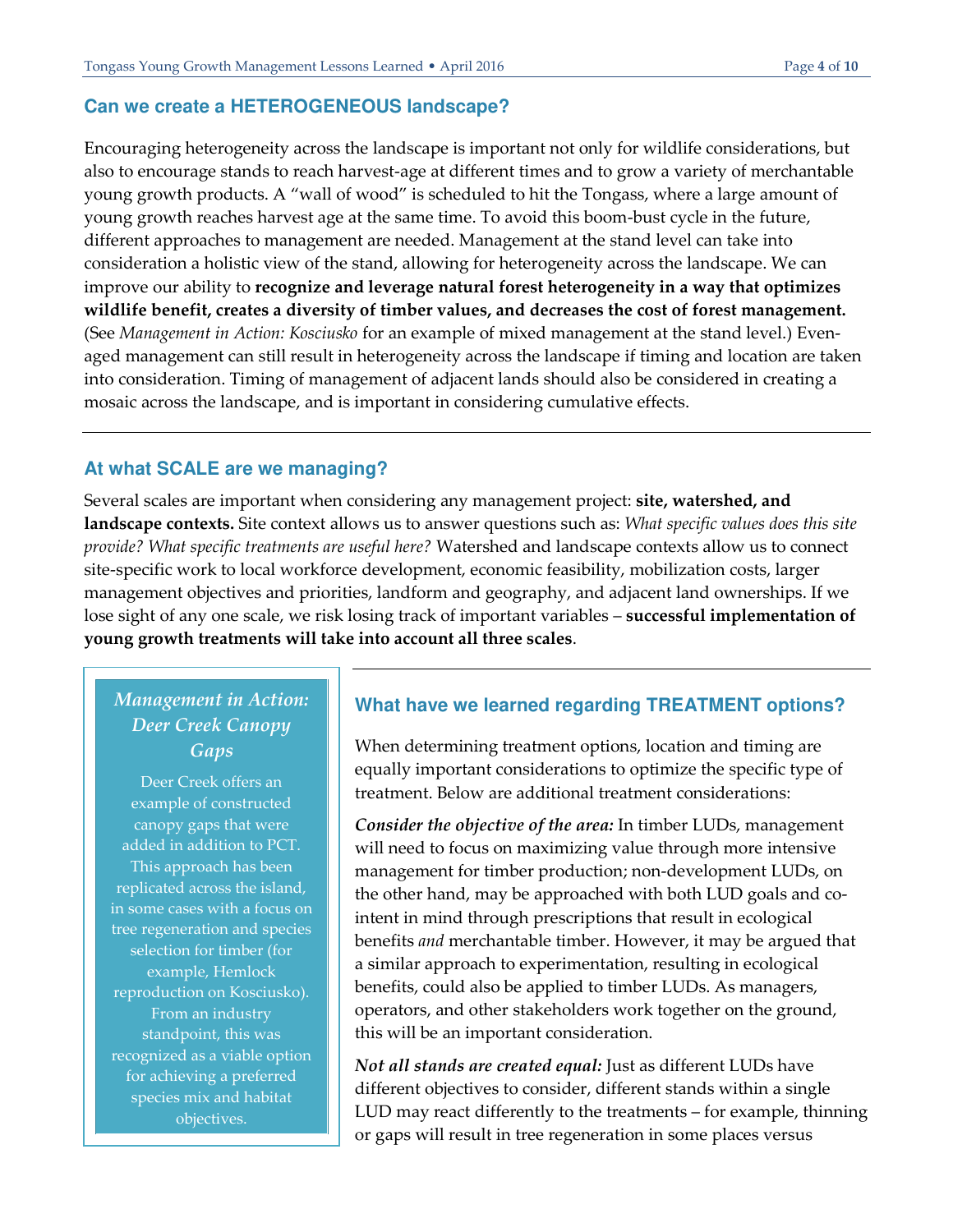understory growth for wildlife in others. It is important to consider how the particular stand will respond to treatment, and how to best achieve the objective in mind. For example, Staney Creek was managed for terrestrial wildlife, yet tree regeneration is the more likely response. It is important to consider the value that each stand offers, and manage in a way that enhances that value. These considerations may require the flexibility of determining alternate locations for management – for example, some stands currently managed for timber may offer better habitat as an old growth reserve, and vice versa).



**A pruning experiment at Salamander Lakes shows benefits of understory development and stand regeneration.**  *(Photo credit: Bob Christensen)*

*Understand that there is a window of productivity before stem* 

*exclusion:* Gaps, pruning, and pre-commercial thinning are only effective at an early age – if too much time passes before treatment, it may be best to let it go, and prioritize a different area. The Big Thorne commercial thinning area on Kasaan Road illustrates what occurs when treatment does not happen early enough. In that location, and similar other areas, managers must ask themselves whether it is worth the investment to treat, or if another area should be prioritized that could have more impact due to a younger age class.

*Be willing to experiment:* There is a significant amount of research regarding wildlife treatments and ground cover, but less information regarding young growth timber production in Southeast Alaska. Experimentation is also needed in the Timber LUDs. Lessons can also be drawn from previous studies from British Columbia, the United Kingdom, and Denmark, where they have experimented with Sitka Spruce. The Kosciusko landscape, "a microcosm of the Tongass," offers opportunities for experimentation in the near-term in a variety of habitat types.

*Soil disturbance is not always a bad thing:* At a large scale, soil disturbance can be disruptive for salmon streams, timber production, and watershed intactness. However, at a small scale, soil disturbance can increase stand-level heterogeneity and give opportunities for recruitment of a more diverse species assortment and understory plants for wildlife. Project planners should work with all specialists to figure out how and where various tools can be used in prescriptions and treatments. Soil scientists and botanists may provide insights on how allowing strategic soil disturbance can create more long-term vegetative diversity in stands.

| <b>Treatment</b>                | <b>Effectiveness</b>                                               | <b>Considerations</b>                                                                                                                                                                                                                         |
|---------------------------------|--------------------------------------------------------------------|-----------------------------------------------------------------------------------------------------------------------------------------------------------------------------------------------------------------------------------------------|
| Pre-                            | Understory growth<br>for wildlife: average<br>10-15 years' forage. | Effective for wildlife values only when stand is $<$ 25 years old                                                                                                                                                                             |
| Commercial<br>Thinning<br>(PCT) |                                                                    | Current PCT produces knotty, large diameter, large ring trees<br>- in some cases, larger than what is feasible to cut (e.g. 23-24"<br>stump max diameter). These trees often also have a strong<br>taper (significantly wider base than top). |
|                                 |                                                                    | Consider site characteristics to determine how long the<br>treatment may last and whether additional treatment will be<br>needed - depending on site characteristics, under-story may<br>persist for longer                                   |

#### *What treatment options exist and where are they most effective?*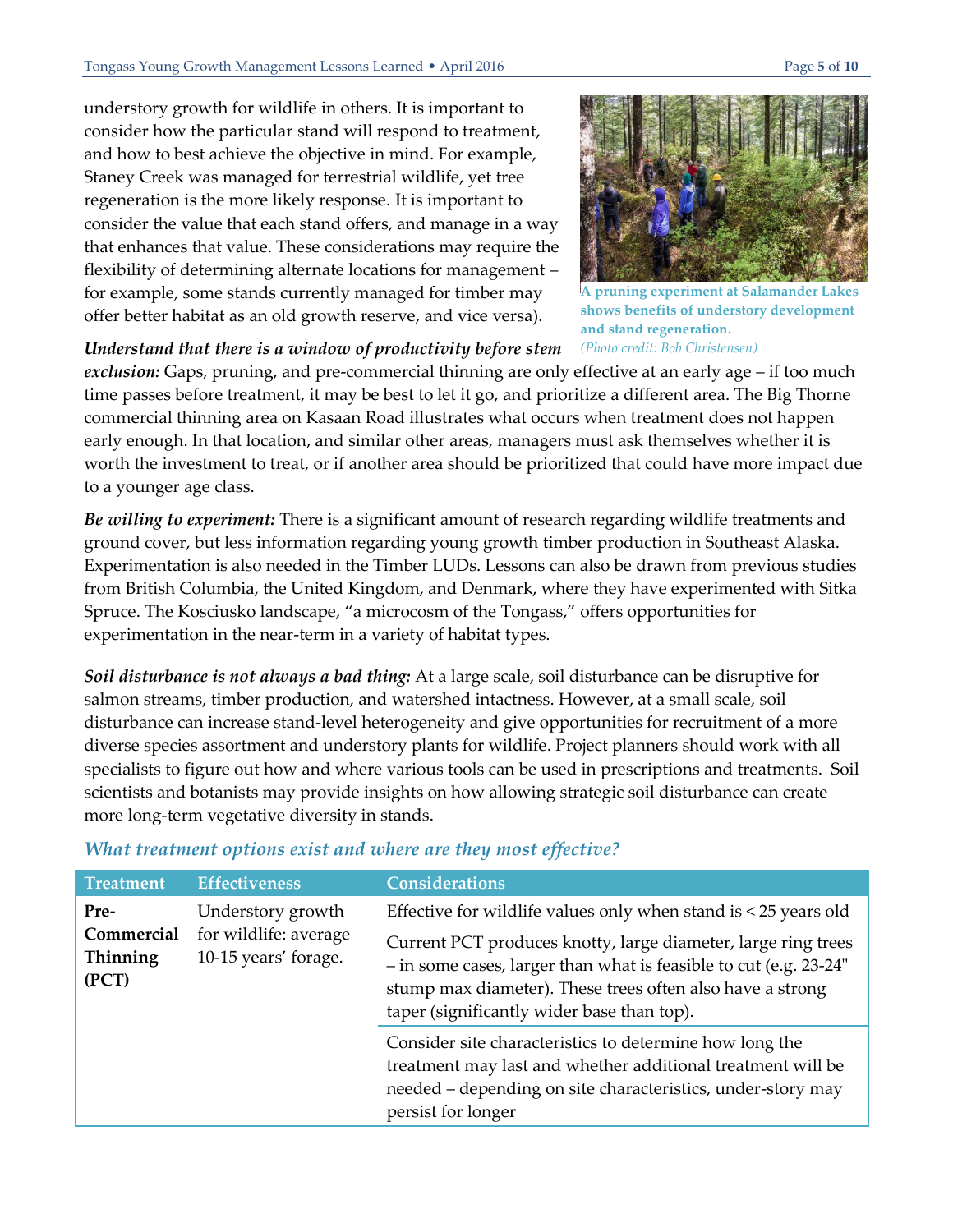| <b>Treatment</b>               | <b>Effectiveness</b>                                                                                                                                                 | <b>Considerations</b>                                                                                                                                                                                                                                                     |
|--------------------------------|----------------------------------------------------------------------------------------------------------------------------------------------------------------------|---------------------------------------------------------------------------------------------------------------------------------------------------------------------------------------------------------------------------------------------------------------------------|
| PCT (Cont.)                    | Timber benefit by<br>removing un-<br>merchantable material                                                                                                           | Apply timber objectives to PCT projects and consider what<br>product is being managed for when deciding whether to PCT<br>and PCT spacing prescription. Smaller spacing may allow for<br>straighter, smaller diameter, taller trees - a better fit for<br>current markets |
| Commercial<br>Thinning<br>(CT) | When paired with an<br>adjacent timber sale,<br>CT can be a cost-<br>effective treatment<br>option.                                                                  | To increase cost-effectiveness, consider: coordination with an<br>adjacent sale, market availability, and willingness to<br>experiment. Heceta is an example of a project that effectively<br>applied these considerations.                                               |
| Pruning                        | When combined with<br>PCT, a potentially<br>cost-effective<br>treatment that leads to<br>longer-term results -<br>for wildlife habitat<br>and merchantable<br>timber | Only effective in stands where understory already exists or if<br>done when the stand is the right age $($ $25$ years $)$                                                                                                                                                 |
| Gaps                           | Small (70') gaps can<br>be done as part of<br>PCT treatments to<br>provide pockets of<br>understory for<br>wildlife                                                  | Must be implemented when stand is < 25 years old.                                                                                                                                                                                                                         |
|                                | Can increase<br>productivity for<br>specific species by<br>opening areas for<br>regeneration and<br>growth                                                           | Consider preferred species mix and specific placement of gaps<br>to encourage species growth                                                                                                                                                                              |
|                                | Can serve as a perfect<br>use of co-intent -<br>combining<br>silvicultural<br>treatments with<br>habitat improvement                                                 | Lower logging cost than even-spaced thinning. Consider<br>limitations (or opportunities) of contracting (e.g., timber is<br>appraised first; contract allows sale of timber product)                                                                                      |
|                                | Can reflect natural<br>disturbance patterns<br>and variability                                                                                                       | Be willing to experiment and learn by creating a "grid of<br>gaps" - for example by creating "wavy tracks" that lead to an<br>adjacent stand. Activities such as these will retain wind-<br>firmness of the stand                                                         |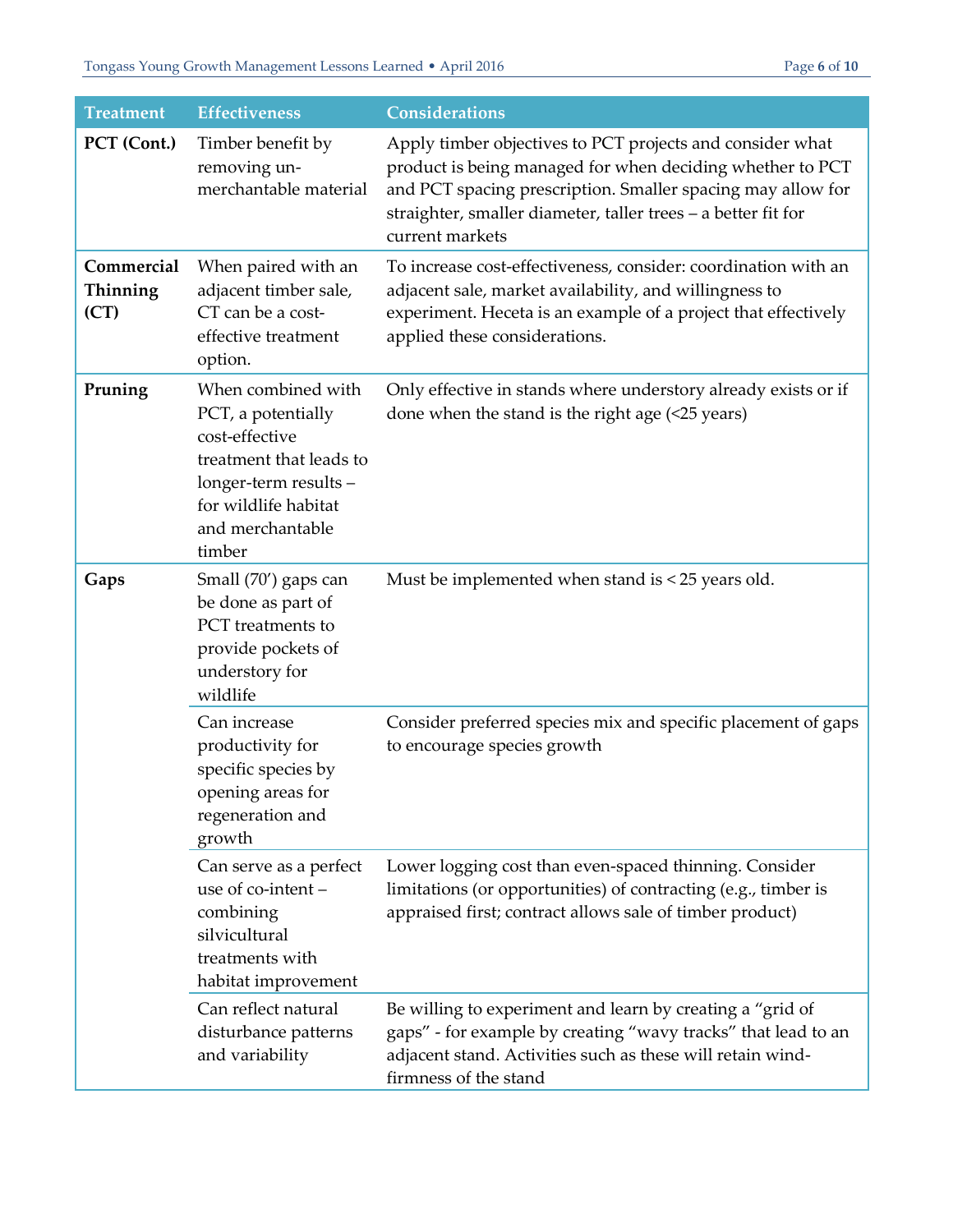#### **How can we make our projects more COST-EFFECTIVE?**

Managers are realizing it is more difficult to find ideal places to apply co-intent projects due to implementation challenges (e.g., access, mobilization, and operating costs). However, there are multiple opportunities for increasing the cost-effectiveness of sales, whether traditional timber sales in development LUDs or co-intent projects in non-development LUDs, including the following:

*Economies of Scale through Projects on Adjacent Lands:* Timing and location of treatments and sales are not limited to USFS lands – **coordinated timing with adjacent lands can allow for treatments across boundaries that are more cost-effective**. Planning treatment projects that coincide with timber on adjacent lands (whether USFS or other ownerships) can offer significant cost savings through economies of scale and infrastructure sharing. Projects that achieve a scale that allows for a full season of work are most cost-effective for operators. Kosciusko – with USFS, State, Mental Health Trust, and Sealaska landholdings – is a perfect example of the importance of coordinating with adjacent landowners.



**Edna Bay Log Transfer Facility provides an illustrative example of coordinating between federal, state, and local partners to be more cost-effective and provide community benefits. Multiple opportunities for dialogue and input ensured a facility that is supported, rather than opposed, by the local community.** *(Photo credit: Bob Christensen)*

*Early, On-site Coordination between Operators and USFS Specialists: By working together upfront* and early in the planning process, efficiencies in time and resources can be achieved. The Heceta commercial thinning project and a stewardship contract on Kosciusko offer examples of missed opportunities – because of a lack of coordination, trees needed to be remarked or roads were improved after projects were completed. In addition to increasing efficiencies, **on-site discussions often reveal opportunities for creative problem solving**, resulting in co-intent objectives. Groups such as the Tongass Transition Collaborative and Tongass Collaborative Stewardship Group can serve as thirdparty conveners for pre-implementation stakeholder field trips and meetings.

*Coordination among Content Specialists within the Agency:* At the leadership level, coordination will be essential to ensure a continual young growth supply across the Forest. Timber volume is limited; therefore it is necessary that projects account for timing, location, mobilization costs, working circles, and adjacent projects with other land owners. Leadership will need to coordinate sale offerings, the use of CMAI exemptions, and **create the working relationship between Forest staff specialists in various programs to be innovative and creative to find synergies and win-win scenarios that build projects and momentum across the Forest**. For example, coordination between USFS departments on Heceta Island could have resulted in more cost-effective management by aligning the timing of road maintenance and timber sales.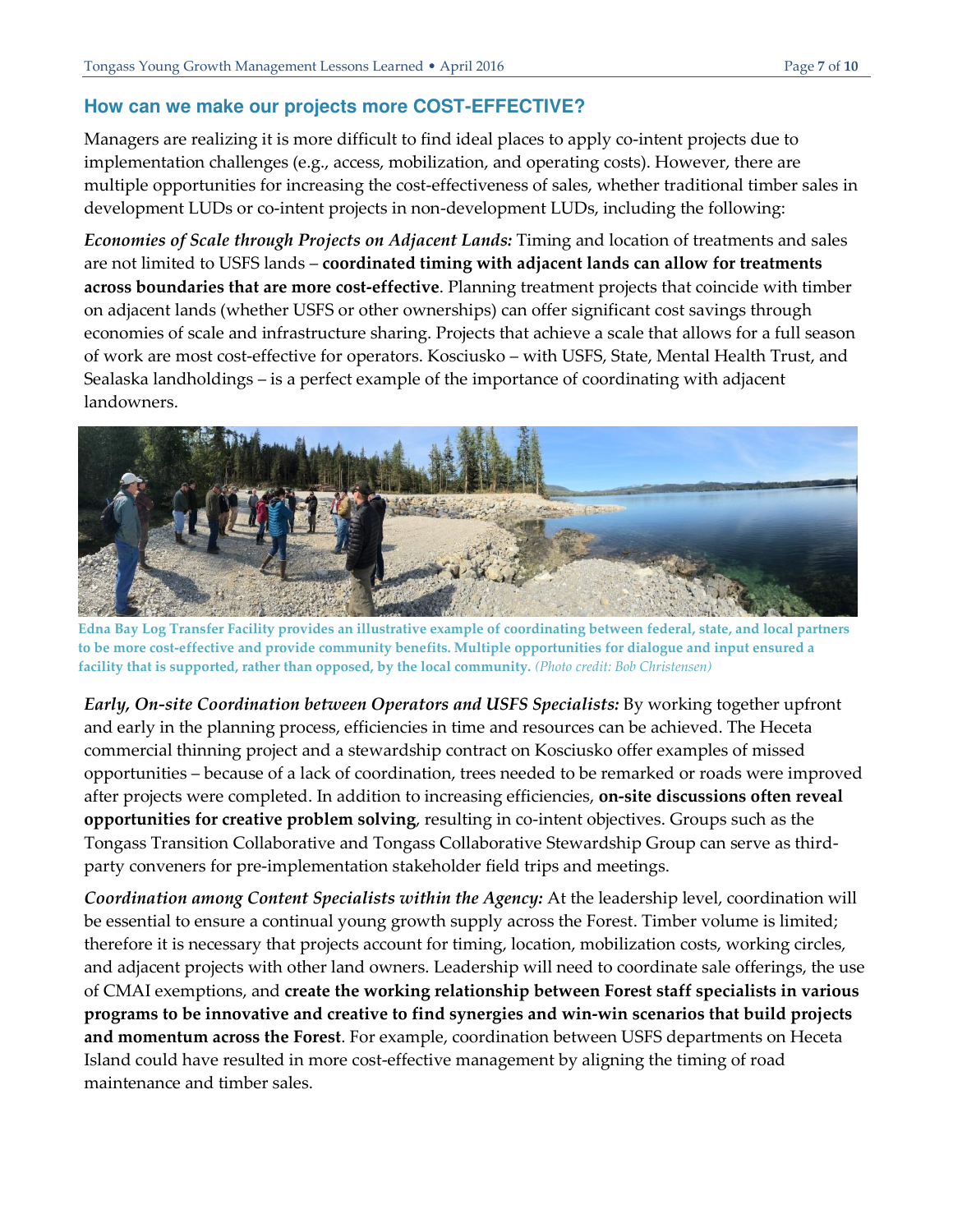*Contracting Flexibility:* Contracting can be used as a tool that provides flexibility and opportunities for efficiency; however, past contracting restrictions have at times proven to be problematic for the project and operator. For example, in Winter Harbor, export restrictions and rigid project design resulted in a volume of timber that a single operator could not process, and therefore resulted in significant financial losses. Similarly, at Staney, gaps were created with a processor, but the majority of the material was left on the ground, including merchantable timber, and unable to be utilized due to contract restrictions. These instances are examples of missed co-intent opportunities due to contractual limitations. In the future, some options for flexibility include:

- Combine treatment areas with adjacent timber sale areas into a single contract;
- Allow purchaser options to determine the best use for timber after harvest, as opposed to size or appraisal requirements;
- Allow options for export or sale between companies for timber that cannot be processed by a single operator; and
- Work closely with operators to understand intents, needs, and intended outcomes, and translate into contracting and sale packaging.

#### **What happens NEXT?**

These field trips were the first time a diverse group of operators, Forest staff, and community members were brought together to discuss Tongass Advisory Committee recommendations and the future of young growth management in the field. Local community members voiced clear interest in engaging in this manner in the future. As a next step, **field trip participants prioritized the need to hold a similar event for key Forest, regional, and national leadership, as well as adjacent landowners** such as Sealaska. Topics to cover in more detail in the future include: avenues for local leadership in this work (specifically local tribes and youth), scheduling sales across the Forest in a strategic way to ensure longterm supply and reduction of mobilization costs, better utilization of contracting tools and policies, including flexibility in timing; appraisal process and "deficit sales"; long term monitoring; pre-sale coordination and post-sale review, and shared learning to improve future offerings.



**Young Growth Symposium participants visit sites in the Staney Watershed where young growth habitat treatments were conducted in Riparian Management Areas. (***Photo credit: Bob Christensen)*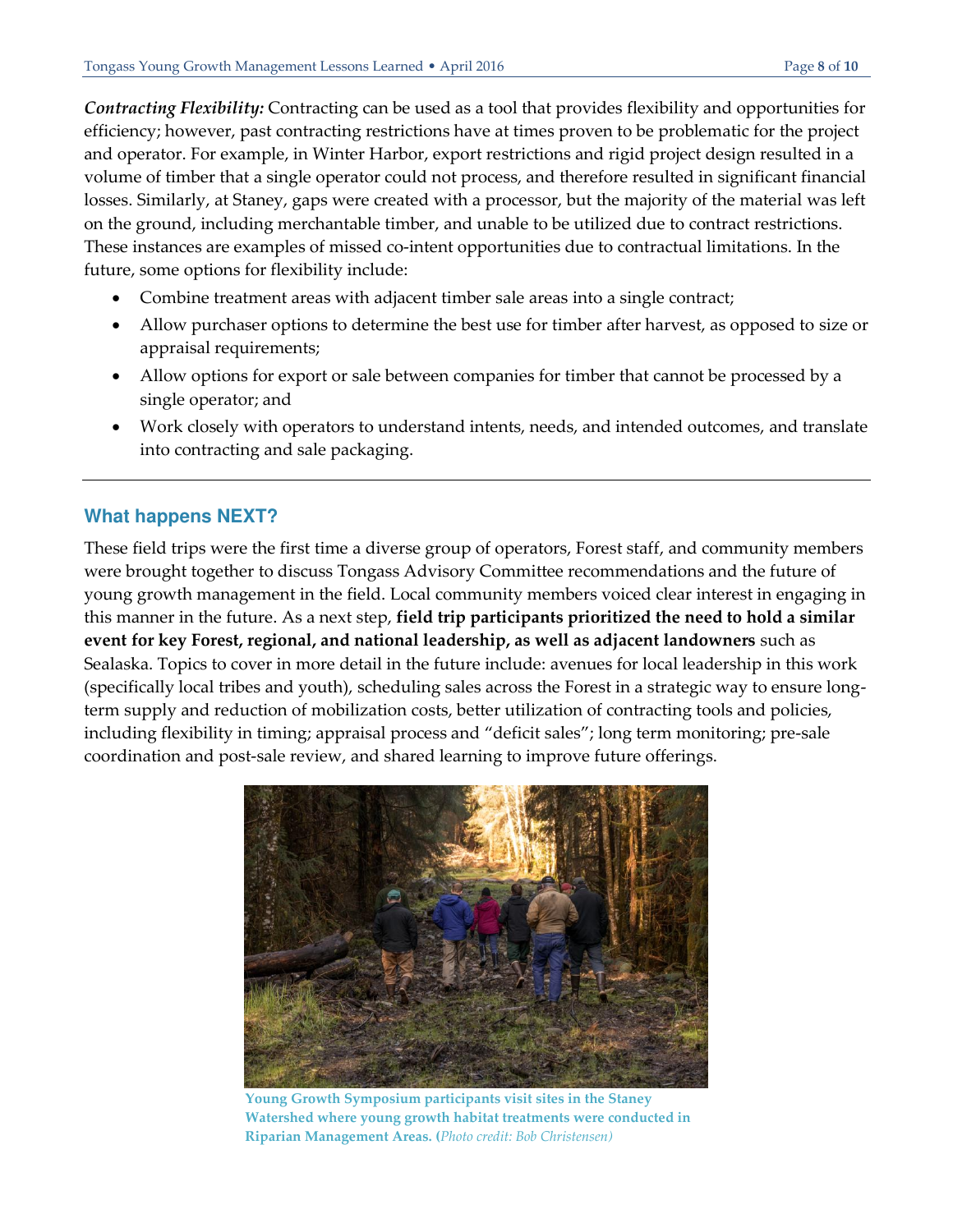# **Attachment A: Young Growth Field Trip Locations**